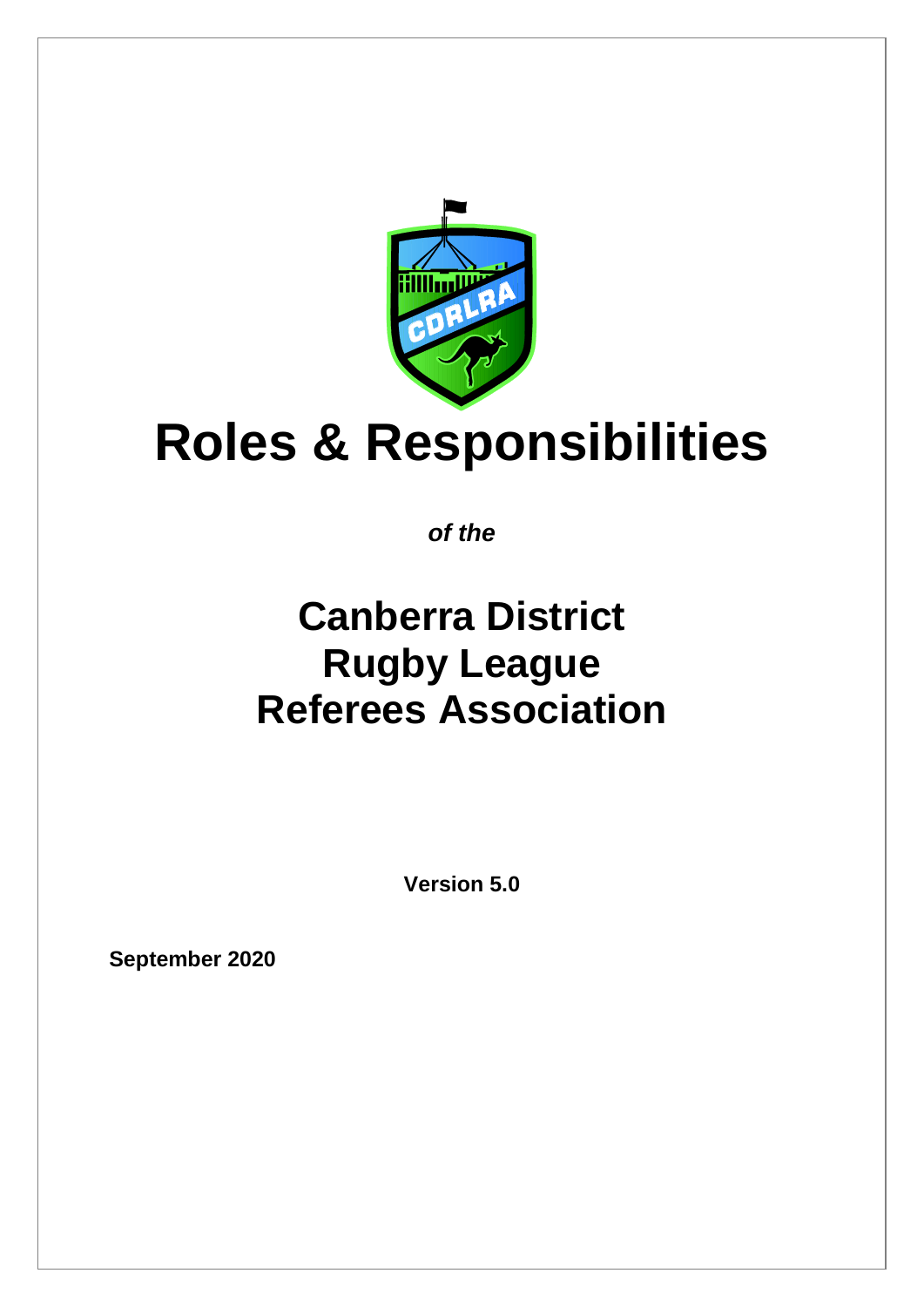### **Table of Contents**

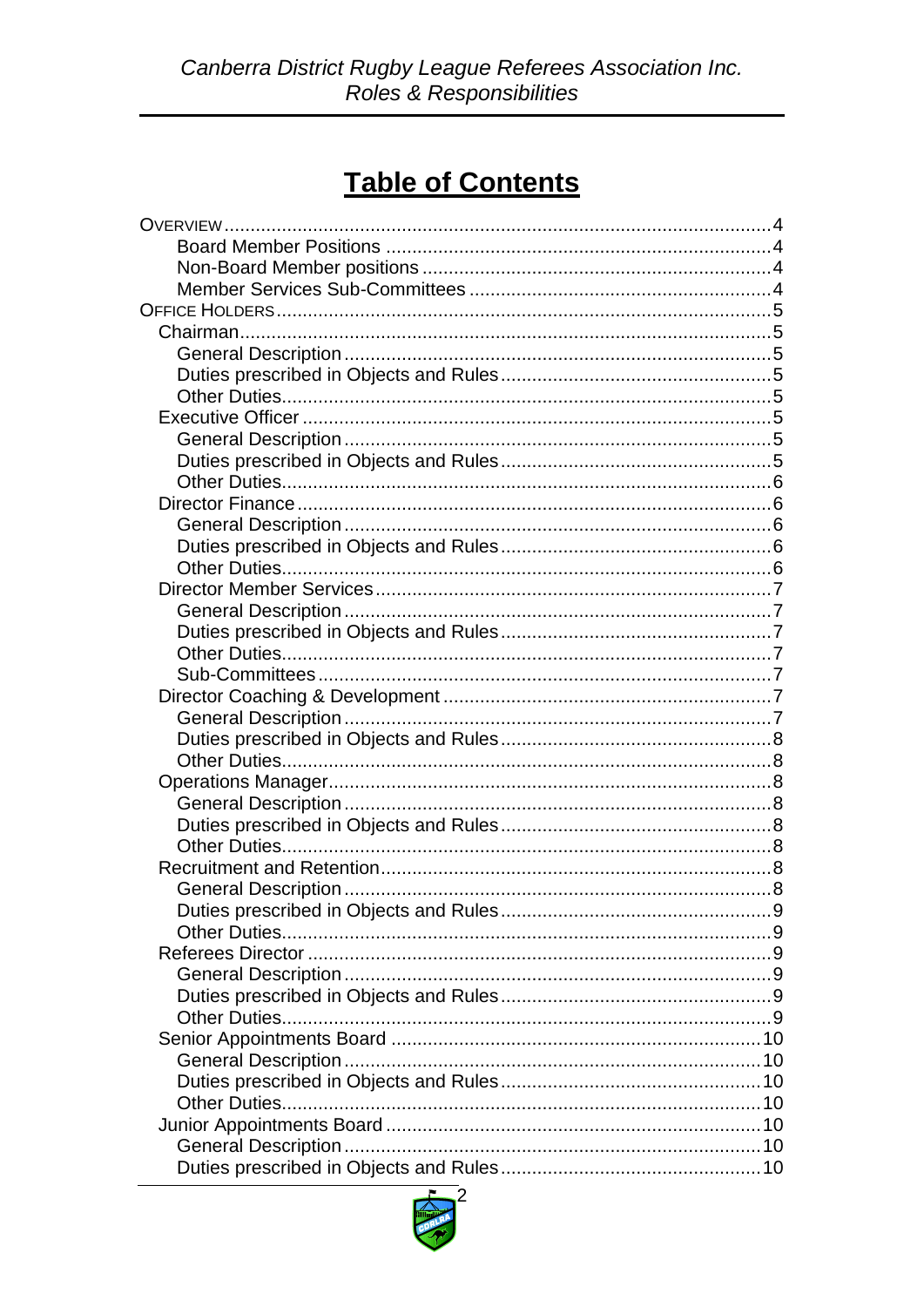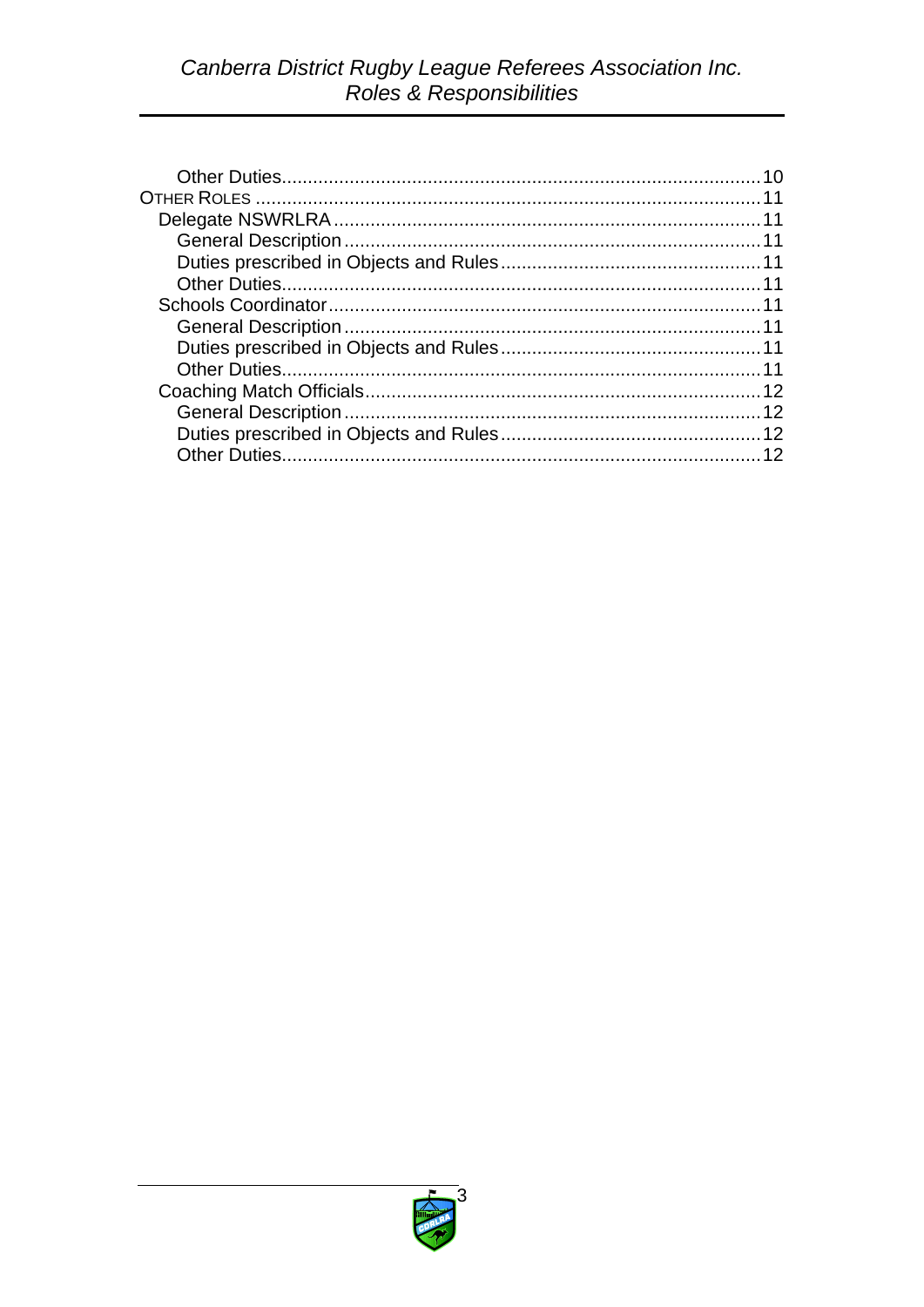### **OVERVIEW**

#### <span id="page-3-1"></span><span id="page-3-0"></span>**Board Member Positions**

The Canberra District Rugby League Referees Association Board shall consist of Five (5) members.

- 1. Chairman
- 2. Executive Officer
- 3. Director Finance
- 4. Director Member Services
- 5. Director Coaching & Development

A member may only hold one of these positions. Positions 1-4 will be individually elected at the Annual General Meeting.

#### <span id="page-3-2"></span>**Non-Board Member positions**

- Operations Manager
- Director of Referees
- Director Recruitment & Retention

Nominations for these positions will be called at the same time as elected Board Member roles and close seven (7) days prior to the AGM. These positions will be appointed by the Board. The Director of Referees will assume the role of Director Coaching & Development unless that conflicts with the rule that a Board member may only hold one Board Member position. Should such a conflict become apparent, the Board shall appoint either the Operations Manager or Director Recruitment & Retention to the role of Director Coaching & Development.

The Director of Referees will oversight the calling of Expressions of Interest for the Senior and Junior Appointments Board. The Director of Referees will chair the Senior Appointments Board and will appoint a Deputy Director to the Junior Appointments Board.

#### <span id="page-3-3"></span>**Member Services Sub-Committees**

The Director Member Services will setup two Sub-Committees to look after the Welfare and Social aspects of all members. The Director may seek Expressions of Interest or approach members directly to form the Sub-Committees.

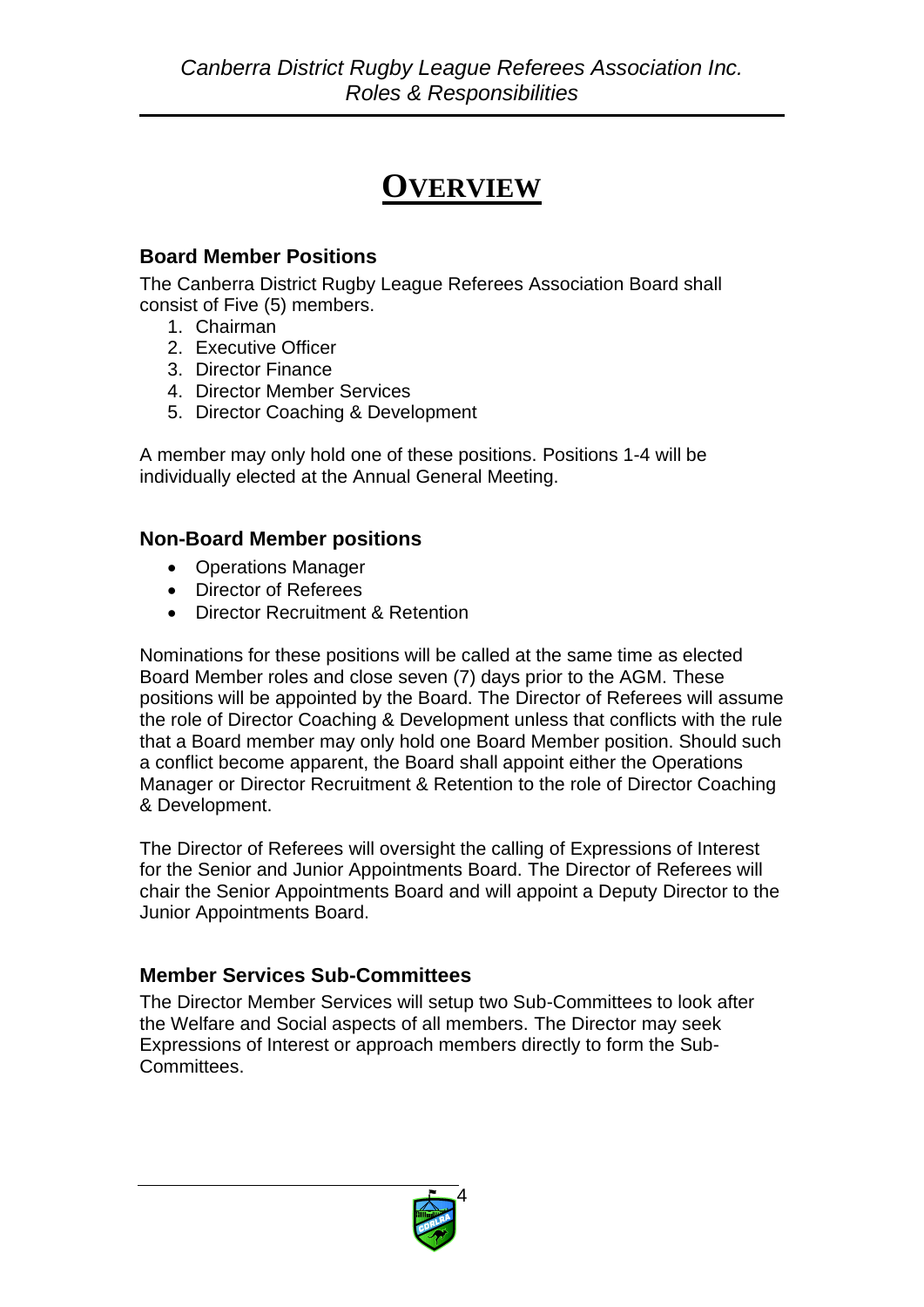### **OFFICE HOLDERS**

### <span id="page-4-1"></span><span id="page-4-0"></span>*Chairman*

#### <span id="page-4-2"></span>**General Description**

• Represent the Association at official meetings or functions, and act as chair at all meetings

#### <span id="page-4-3"></span>**Duties prescribed in Objects and Rules**

- Chair meetings of the Board, Annual General Meetings and General Meetings.
- Have a deliberative as well as a casting vote except on the election of officers, where he shall not have a casting vote.

#### <span id="page-4-4"></span>**Other Duties**

- Provide leadership
- Delegate tasks as required
- Liaise with NRL, NSWRL, CDRL, CRRL and other significant bodies and stakeholders in the Game

### <span id="page-4-5"></span>*Executive Officer*

#### <span id="page-4-6"></span>**General Description**

- Implement the policies and priorities of the Board, and handle the dayto-day affairs of the Association.
- Member, Canberra Region Rugby League Board

#### <span id="page-4-7"></span>**Duties prescribed in Objects and Rules**

- Record all appointments of Board members and members of any other Sub-Committees,
- Organise the taking of all Meeting Minutes.
- Receive and reply to all correspondence
- Keep all papers and property of the Association as well as any books that may be necessary except those otherwise allocated to the responsibility of other members
- Notify the members of the meetings of the Association
- Carry out such duties as directed by the Association.

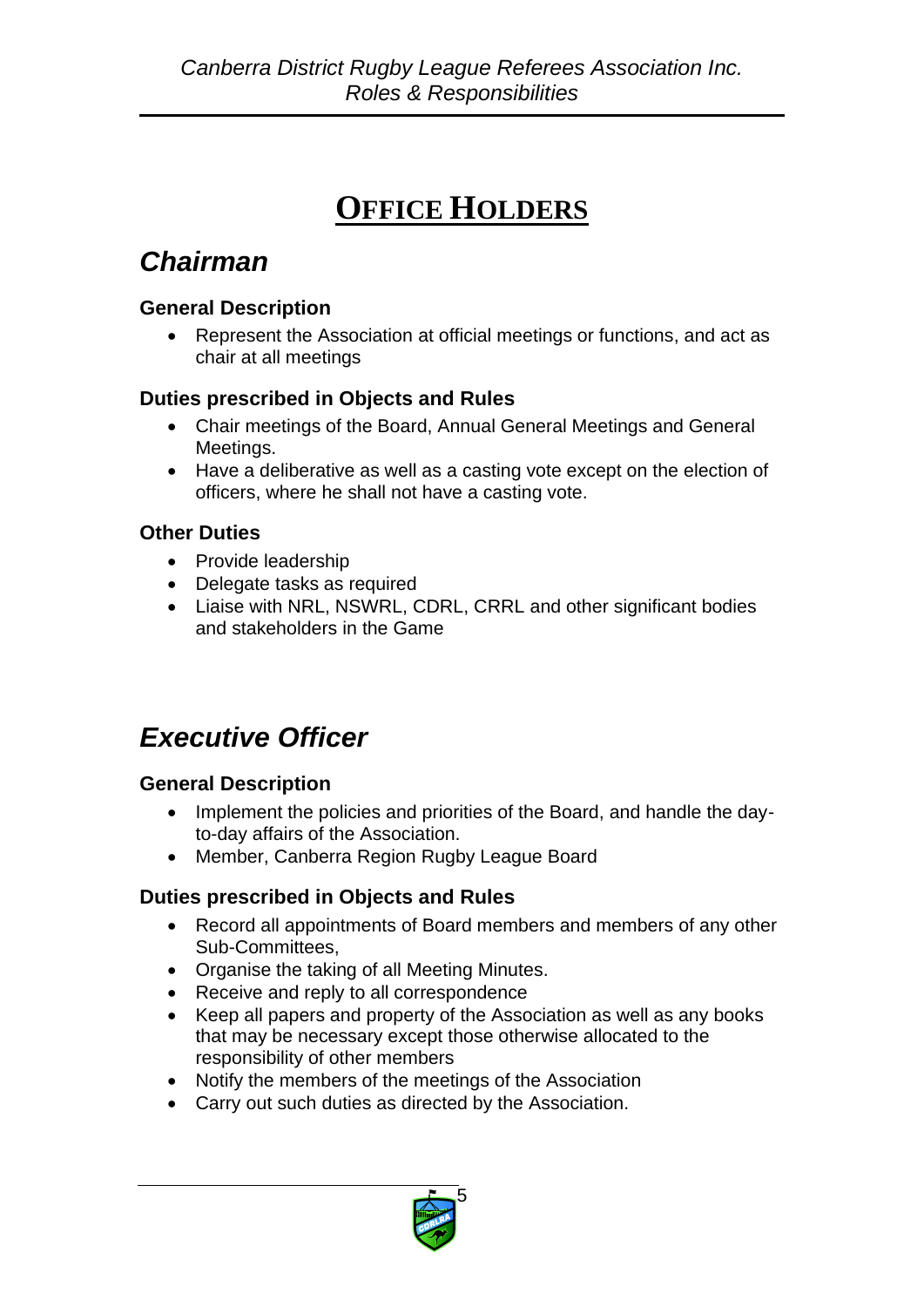#### <span id="page-5-0"></span>**Other Duties**

- Manage the Association's diary
- Provide a first and single point of contact to the Association
- Handle correspondence and other routine affairs
- Keep abreast of all developments relevant to the Association
- Provide support to other Board members in performing their roles
- Annual review of CDRLRA operational documentation
- Attend monthly CRRL Board Meetings representing the Referees Association.

### <span id="page-5-1"></span>*Director Finance*

#### <span id="page-5-2"></span>**General Description**

• Plan for and manage all financial activities.

#### <span id="page-5-3"></span>**Duties prescribed in Objects and Rules**

- Ensure that all money due to the Association is collected and received and that all payments authorised by the Association are made
- Ensure that correct books and accounts are kept showing the financial affairs of the Association, including full details of all receipts and expenditure connected with the activities of the Association.
- Submit a financial report and produce all financial records when required at general, special or board meetings
- Prepare for presentation to the annual general meeting statements of income and expenditure and balance sheet of assets and liabilities
- Produce to the Association Auditors all necessary books, papers and records for the purpose of audit of the yearly statements and balance sheet.
- Bank monies on behalf of the Association.
- <span id="page-5-4"></span>• Payment of accounts on behalf of the Association.

- Develop funding strategies and budgets.
- Develop attractive funding proposals to secure funds.
- Set priorities for the use of funds.
- Ensure appropriate audit standards are in place.
- Ensure appropriate insurance and risk management arrangements are in place.
- Lead and delegate the management of debt recovery as required.

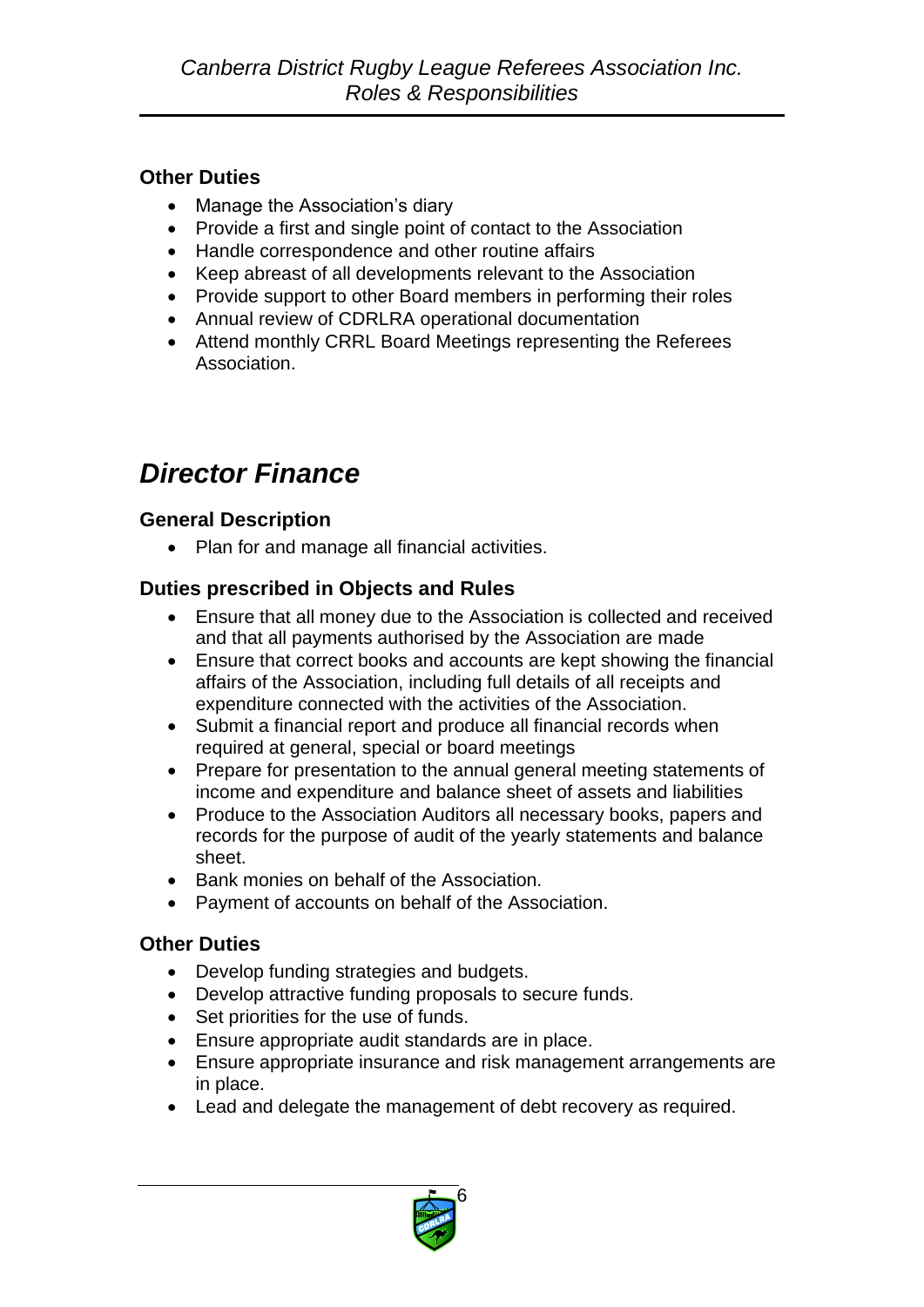### <span id="page-6-0"></span>*Director Member Services*

#### <span id="page-6-1"></span>**General Description**

- Assume the position of chair, if the Chairman is unavailable.
- Assist the Chairman and Executive Officer with their duties.
- Call for Expressions of Interest to setup and oversight the Sub-Committees within the portfolio.

#### <span id="page-6-2"></span>**Duties prescribed in Objects and Rules**

- Chair meetings of the Board, Annual General Meetings and General Meetings if the Chairman is unavailable.
- Act in place of the Chairman in certain circumstances.

#### <span id="page-6-3"></span>**Other Duties**

- Provide leadership
- Liaise with
	- o Sponsors
	- o Other Government authorities
	- o Other Rugby League organisations
	- o Key stakeholders

#### <span id="page-6-4"></span>**Sub-Committees**

- Welfare Liaise with other Rugby League bodies to ensure that available welfare programs are available
- Arrange for member incidents to be followed up and welfare checks are undertaken
- Social Plan and provide information to members re social events

### <span id="page-6-5"></span>*Director Coaching & Development*

#### <span id="page-6-6"></span>**General Description**

- Oversight the On-Field Management Team, comprising Operations Manager, Director of Referees and Director Recruitment & Retention Manager.
- Report to the Board on activities within the On-Field Management Team.

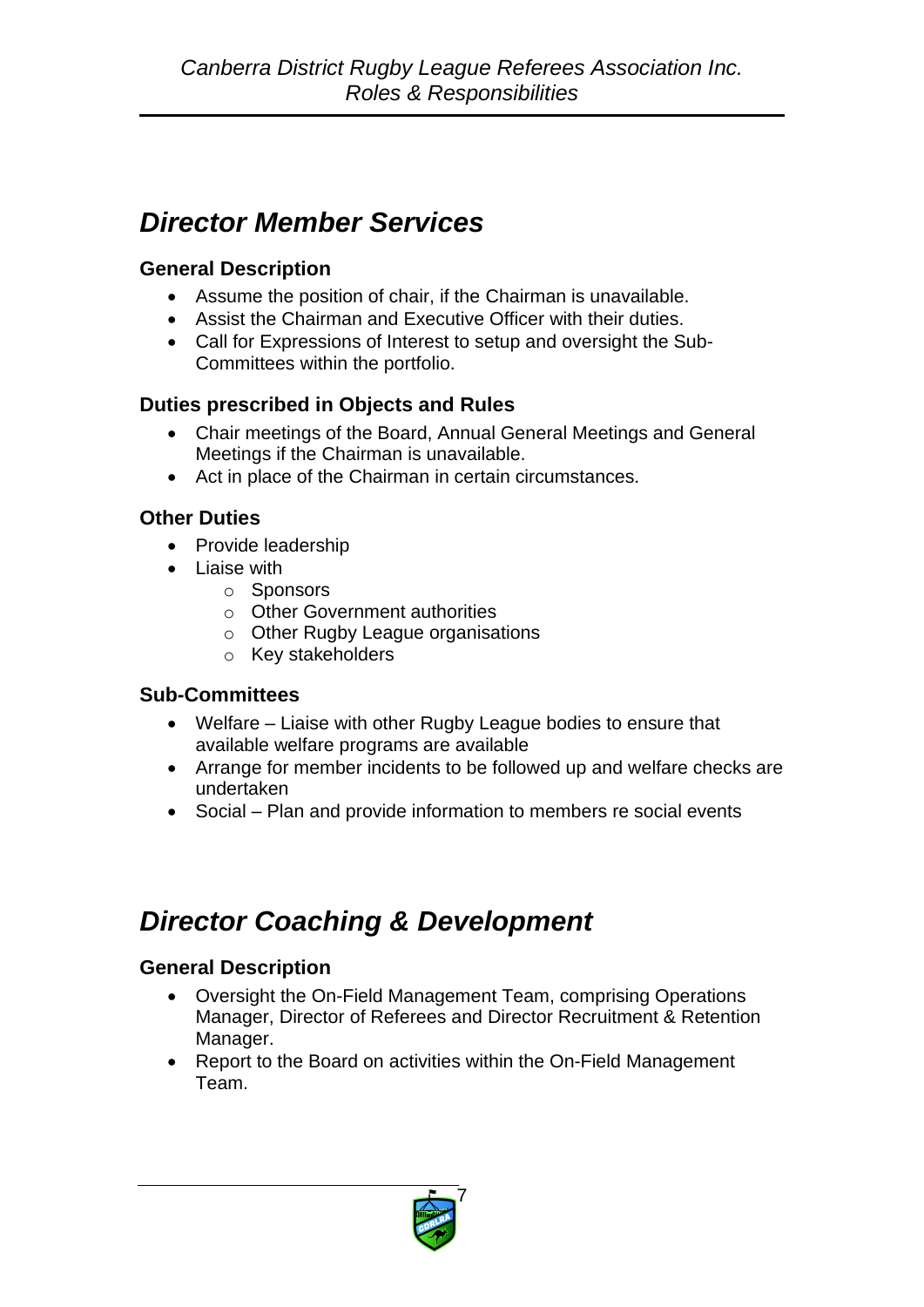#### <span id="page-7-0"></span>**Duties prescribed in Objects and Rules**

• Nil

#### <span id="page-7-1"></span>**Other Duties**

- Liaise with
	- o NRL Regional Development Officers
	- o NSWRL Referees
	- o Other Rugby League organisations
	- o Key stakeholders

### <span id="page-7-2"></span>*Operations Manager*

#### <span id="page-7-3"></span>**General Description**

- Report to Director Coaching & Development
- Liaise with the Director of Referees and Director Recruitment & Retention in relation to member appointments
- Be the point of contact should members withdraw from appointments
- Implement the policies and procedures of the Board.
- Ensure late appointment changes are undertaken to ensure suitably qualified members officiate in games.

#### <span id="page-7-4"></span>**Duties prescribed in Objects and Rules**

• Nil

#### <span id="page-7-5"></span>**Other Duties**

- Assist in the administration of the on-field management plan
- Keep a record of all appointments of referees
- Carry out duties as directed by the Association

### <span id="page-7-6"></span>*Director Recruitment and Retention*

#### <span id="page-7-7"></span>**General Description**

- Report to Director Coaching & Development
- Liaise with the Operations Manager and Director of Referees.
- Provides the Association with educational resources including accredited courses, instruction on rules of the game, development and goal setting.
- Implement recruitment programs as requested

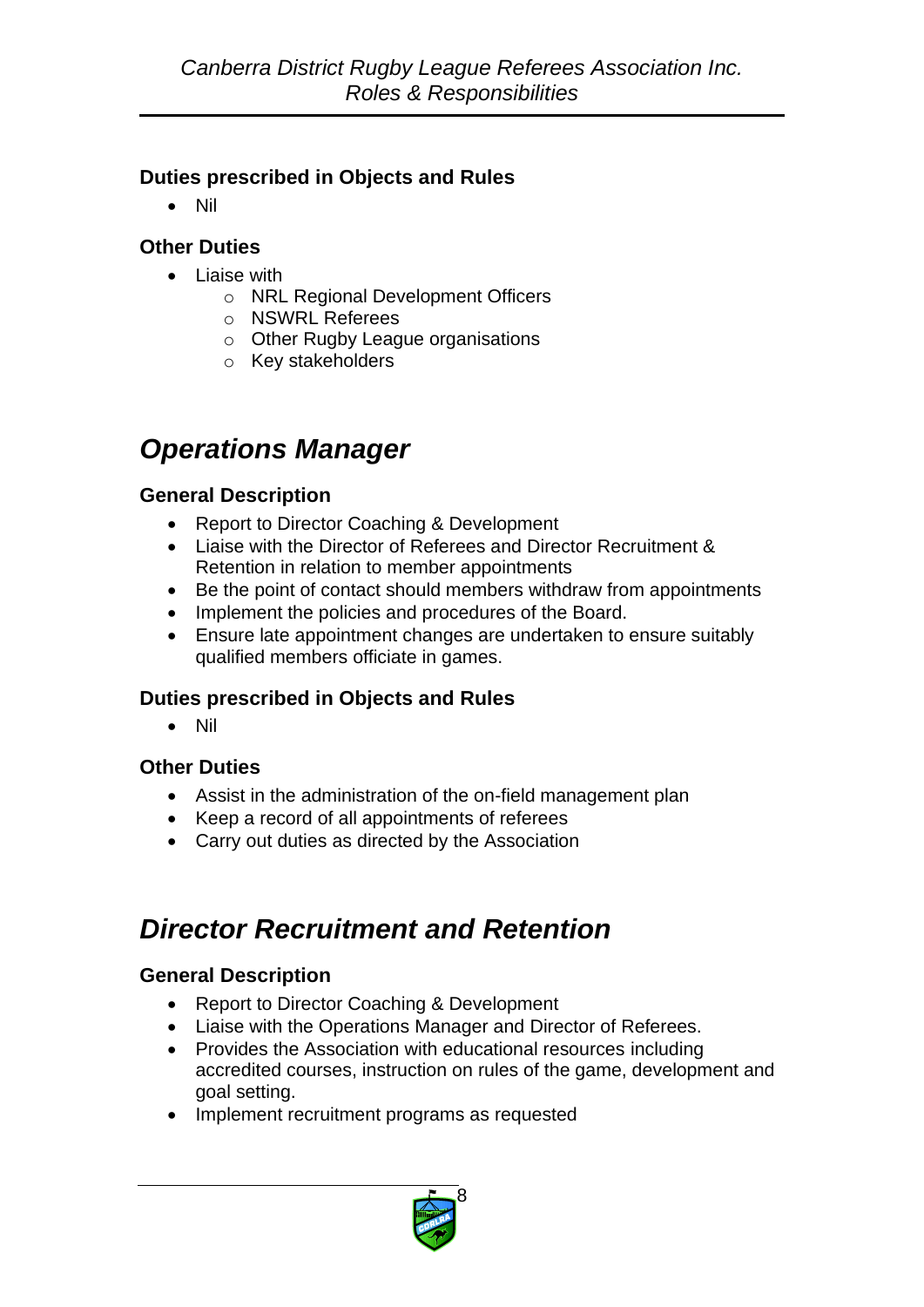#### <span id="page-8-0"></span>**Duties prescribed in Objects and Rules**

• Nil.

#### <span id="page-8-1"></span>**Other Duties**

- Provide on field assessments as required.
- Maintain and ensure availability of accredited providers.
- Maintain administrative requirements around course registration.
- Maintain current database of members, accreditation levels and expiration dates.
- Encourage development opportunities within the membership.

### <span id="page-8-2"></span>*Director of Referees*

#### <span id="page-8-3"></span>**General Description**

- Report to Director Coaching & Development
- Liaise with the Operations Manager and Director Recruitment & Retention
- Responsible for all match appointments under the control of the Canberra District Rugby League Referees Association

#### <span id="page-8-4"></span>**Duties prescribed in Objects and Rules**

<span id="page-8-5"></span>• Nil

- Call for Expressions of Interest and/or appoint members to form a Junior and Senior Appointments Board
- Make appointments for all Senior League games
- Liaise with NSWRLRA Advisory Board members to promote CDRLRA members
- Provide coaching advice to CDRLRA members
- Provide interpretation of Laws of the Game for CDRLRA members
- Conduct video coaching sessions for CDRLRA members
- Review and appraise Referee performance
- Liaise with local Clubs and Coaches
- Develop Referees for NSWRL competitions

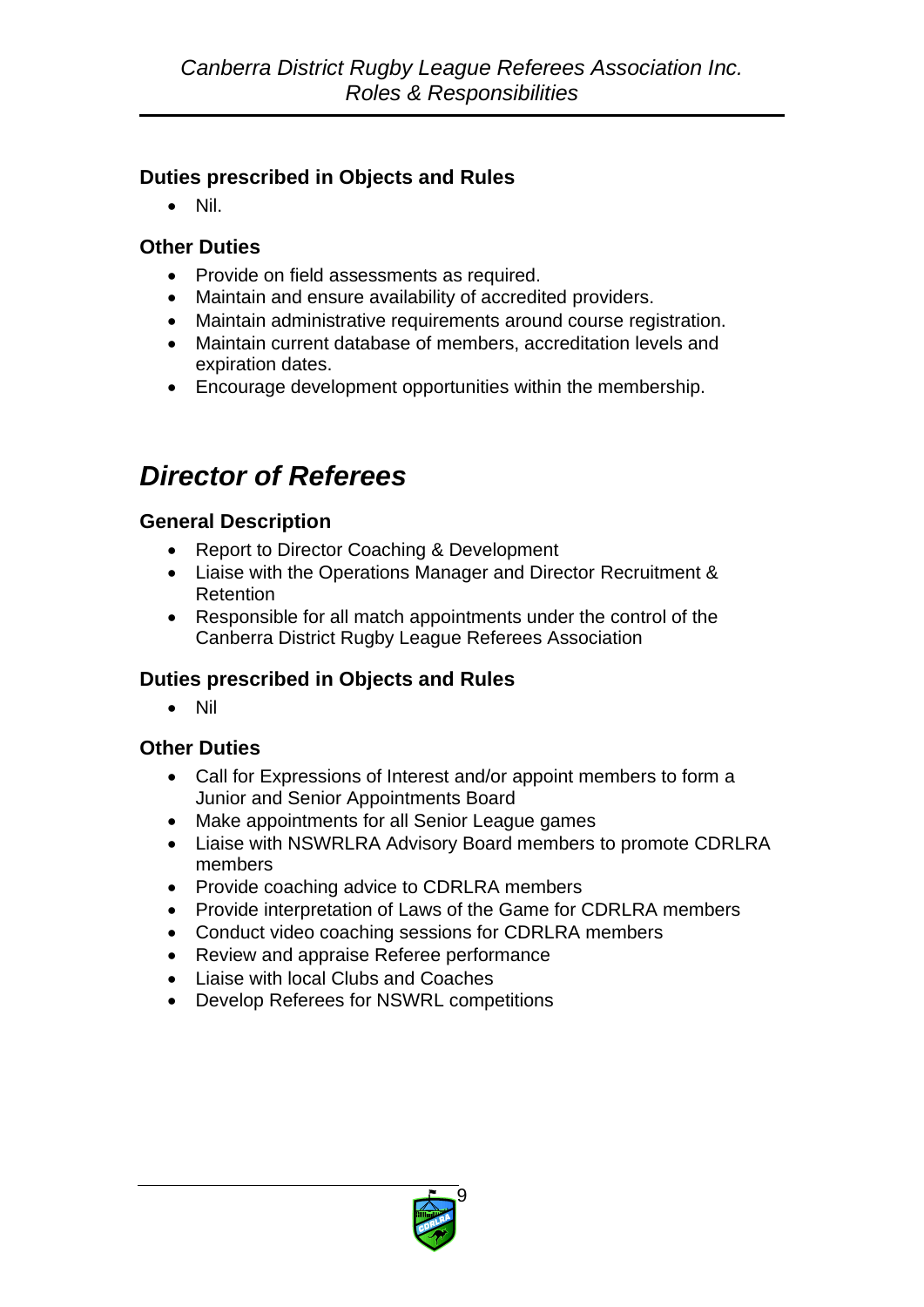### <span id="page-9-0"></span>*Senior Appointments Board*

#### <span id="page-9-1"></span>**General Description**

• Provide assistance with match appointments in the Senior League competition under the control of the Canberra District Rugby League Referees Association

#### <span id="page-9-2"></span>**Duties prescribed in Objects and Rules**

• Nil

#### <span id="page-9-3"></span>**Other Duties**

- Provide advice to the Director of Referees for all games in the Senior **Competitions**
- Provide coaching advice to CDRLRA members
- Review and appraise Referee performance
- Liaise with local Clubs and Coaches
- Develop Referees for CRRL senior competitions

### <span id="page-9-4"></span>*Junior Appointments Board*

#### <span id="page-9-5"></span>**General Description**

• Provide assistance with match appointments in the Junior League competition under the control of the Canberra District Rugby League Referees Association

#### <span id="page-9-6"></span>**Duties prescribed in Objects and Rules**

<span id="page-9-7"></span>• Nil

- Provide advice to Deputy Director of Referees for all games in the Under 6 to Under 17 competitions
- Provide coaching advice to CDRLRA members
- Review and appraise Referee performance
- Liaise with local Clubs and Coaches
- Develop Referees for CRRL senior competitions

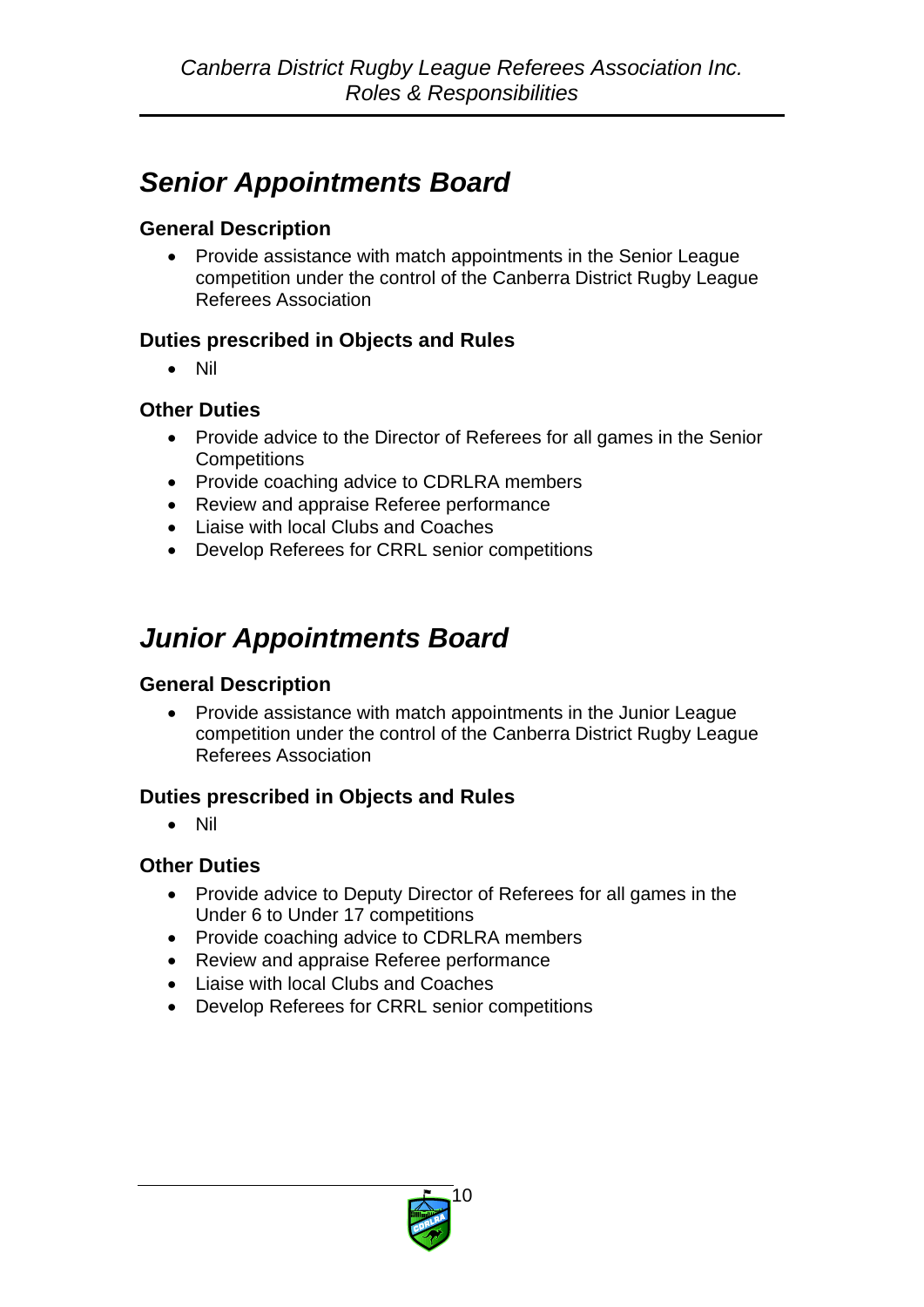### **OTHER ROLES**

### <span id="page-10-1"></span><span id="page-10-0"></span>*Delegate NSWRLRA*

#### <span id="page-10-2"></span>**General Description**

• To represent the Association at Meetings of the NSW Rugby League Referees Association.

#### <span id="page-10-3"></span>**Duties prescribed in Objects and Rules**

• Nil

#### <span id="page-10-4"></span>**Other Duties**

- Attend NSWRLRA meetings
- To provide a report to CDRLRA meetings of any matters arising from NSWRLRA meetings

### <span id="page-10-5"></span>*Schools Coordinator*

#### <span id="page-10-6"></span>**General Description**

• Coordinate referees for schoolboy competitions in Canberra and surrounding NSW districts

#### <span id="page-10-7"></span>**Duties prescribed in Objects and Rules**

<span id="page-10-8"></span>• Nil

- Liaise with Canberra Raiders development staff
- Liaise with ACT Schools
- Coordinate appointments for all schoolboy competitions